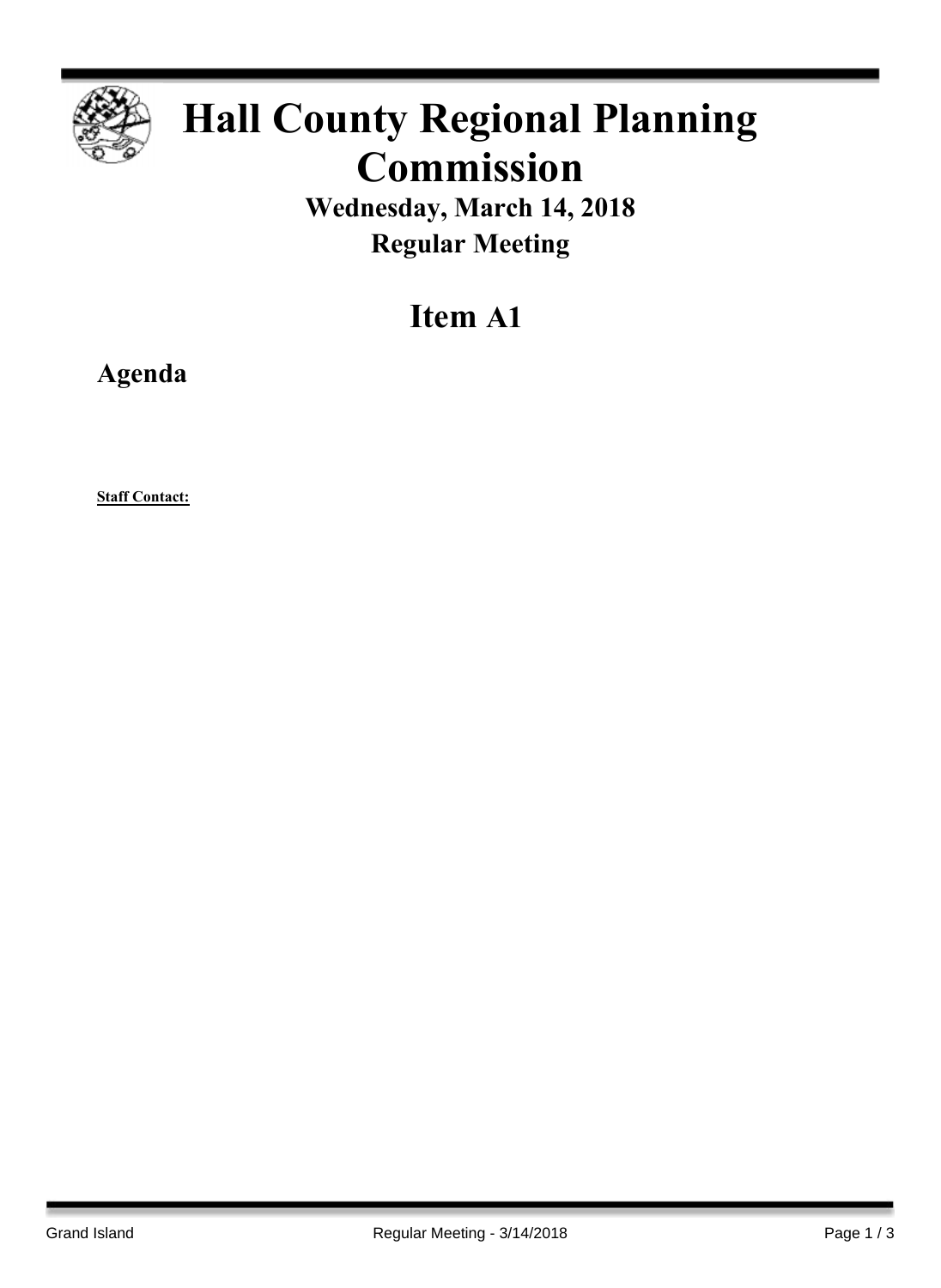## **AGENDA AND NOTICE OF MEETING Wednesday, March 14, 2018 6:00 p.m. City Hall Council Chambers — Grand Island**

**1. Call to Order.**

**This is a public meeting subject to the open meetings laws of the State of Nebraska. The requirements for an open meeting are posted on the wall in this room and anyone who would like to find out what those are is welcome to read through them**.

**The Planning Commission may vote to go into Closed Session on any Agenda Item as allowed by State Law.**

**The Commission will discuss and may take action on any item listed on this agenda.**

**The order of items on the agenda may be reorganized by the Chair to facilitate the flow of the meeting to better accommodate the public.**

- **2. Minutes of the February 7, 2018.**
- **3. Request Time to Speak.**
- **4. Public Hearing Annexation Wood River** Concerning annexation of land, located between Green Street and Wood River Road and Dodd Street and Walnut Street in Wood River. (C-12-2018WR)
- **5. Public Hearing – Amendment to the Wood River Future Land Use Map –** Public hearing to consider changes to the Wood River Comprehensive Plan and Future Land Use Map to designate property located north of U.S. 30 and east of 150<sup>th</sup> Road for Industrial use. A copy of the proposed changes is available at the Hall County Regional Planning Department office (C-13- 2018WR)
- **6. Public Hearing – Amendment to the Wood River Zoning Map –** Public hearing to consider changes to the Wood River Zoning Map to change the zoning on property located north of U.S. 30 and east of 150<sup>th</sup> Road for from AG-Agriculture to I2-Heavy Industry. A copy of the proposed changes is available at the Hall County Regional Planning Department office (C-13- 2018WR)
- **7. Public Hearing – Redevelopment Plan – Weinrich Developments Inc.–** Concerning an amendment to the redevelopment plan for CRA Area 1 for a Site Specific Redevelopment Plan of 408 E. Second, Grand Island, Hall